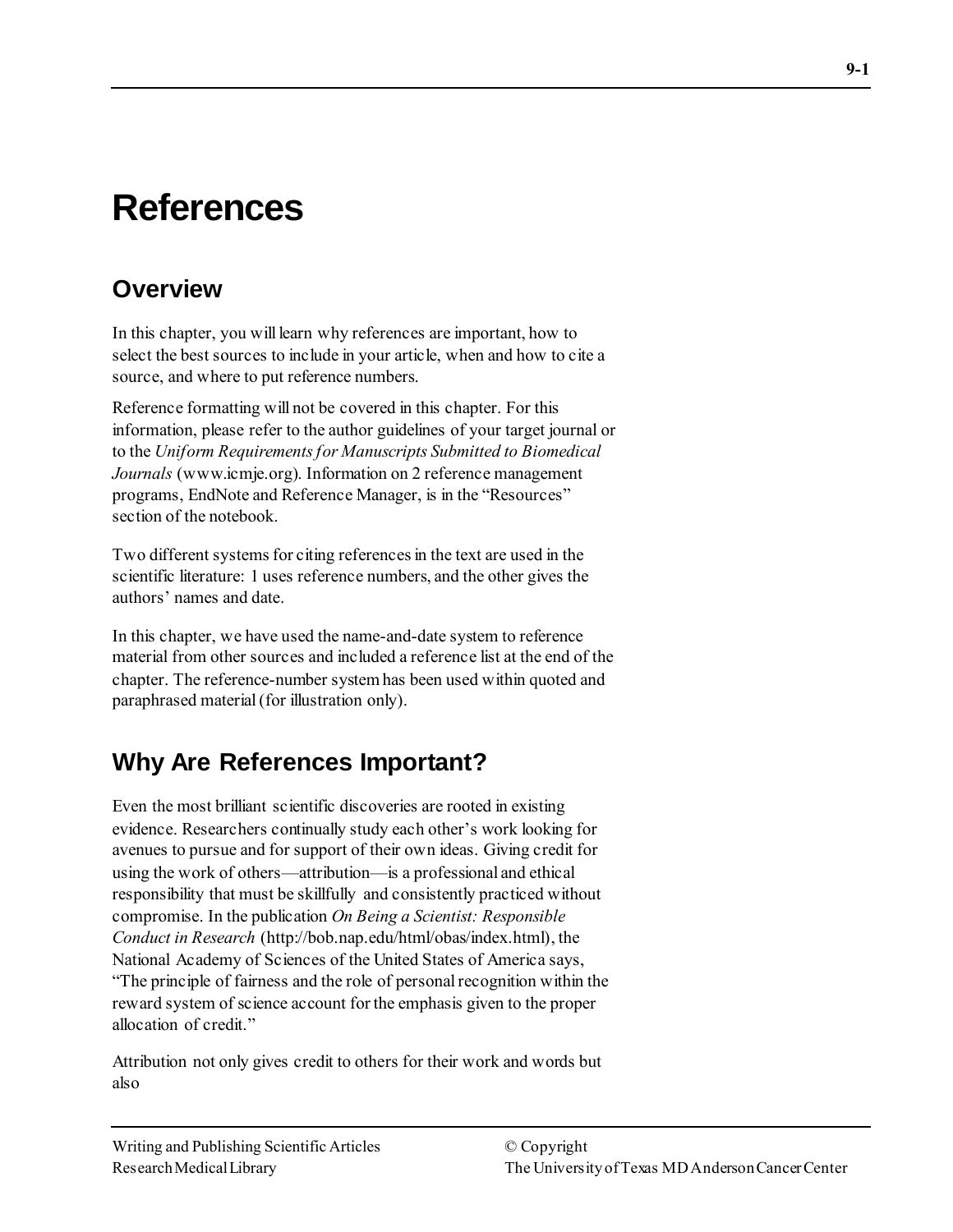- Establishes the foundation on which your research is built.
- Properly acknowledges the sources you use to support your hypothesis.
- Places your work in context by introducing findings that oppose your own and that present alternative viewpoints.
- Validates your arguments by showing that they agree with those of other investigators.
- Provides an avenue for readers to follow up on aspects of your work and that of others.
- Demonstrates your integrity to your fellow researchers.

Referencing, an important aspect of scientific writing, is the practical side of attribution. It involves identifying the sources (journal articles, books, etc.) from which you obtain background information or information about the work of others.

All sources must be referenced accurately and completely—the authors' names must be spelled correctly, and all other elements (article title, date, name of the publication, page numbers, etc.) must be correct. *The accuracy of your references is your responsibility.* Always verify your references, even if you have seen them in a published References section.

To help ensure that you have cited sources correctly, always record references as you go—do not rely on your memory.

Failure to appropriately cite a source constitutes plagiarism, which is considered unprofessional and unethical. In some instances, it is also illegal.

*"In the standard scientific paper, credit is explicitly acknowledged in three places: the list of authors, the acknowledgments of contributions from others, and the list of references or citations."* 

—National Academy of Sciences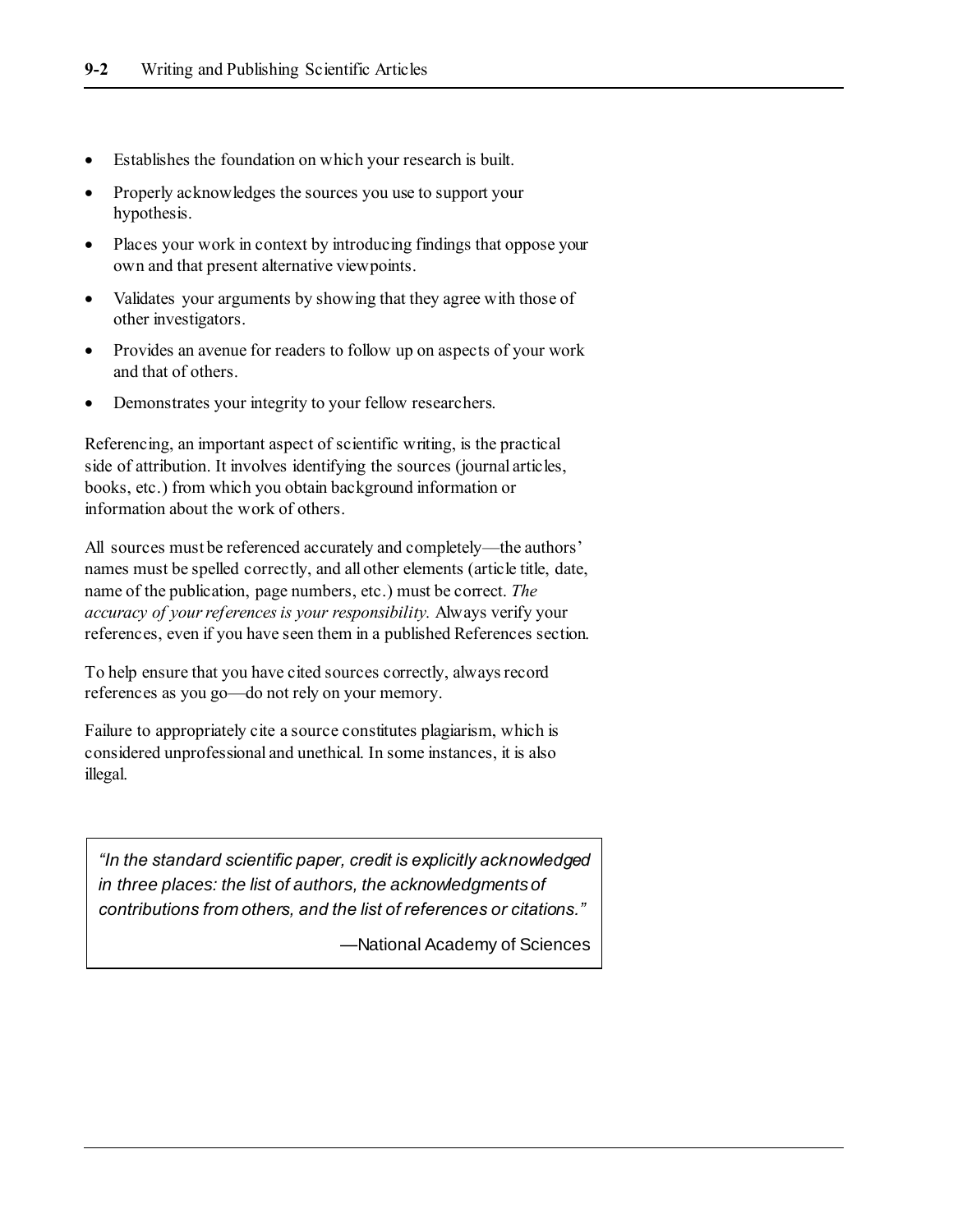#### **When Should You Cite a Source?**

Any time you use a fact or an idea that you obtain from another source, you must acknowledge that source. This clearly includes direct quotations, but it also includes statements and data that you paraphrase or summarize (both in words and graphically).

If the information is extremely well known—that is, it is common knowledge—it may not need to be referenced. But if it is a fact, a statement, or a term introduced or popularized by someone else, then it is "owned" by that person, and a reference for it must be cited.

Each of the 2 statements below presents a common or well-known fact from the professional knowledge base and so does not need to be referenced.

Microtubules are important cytoskeletal components involved in many cellular events.

Maintenance of the integrity of an organism and its tissues depends upon a delicate balance between proliferation, differentiation, and programmed cell death or apoptosis.

In the next 2 examples, the information clearly originated from the work of a specific person or group and must be referenced.

This multifunctional, single-stranded DNA-binding protein complex, composed of 70-, 34-, and 11-kDa subunits,  $24.5$  is involved in DNA unwinding and DNA synthesis during the initiation and elongation stages of DNA replication.<sup>4</sup> (Janus et al., 1999)

The RPA-p53 complex is disrupted after exposure to UV radiation *in vivo*. <sup>9</sup>(Janus et al., 1999)

### **Which Are the Best Sources to Cite?**

The sources of information that you choose to include in your paper journal articles, books, Internet sites, correspondence, and conversations—can be ranked according to their reliability, credibility, and timeliness. The best sources to cite are those that have been reviewed by an expert in the field. These sources must be cited in the text *and* in the References section at the end of an article.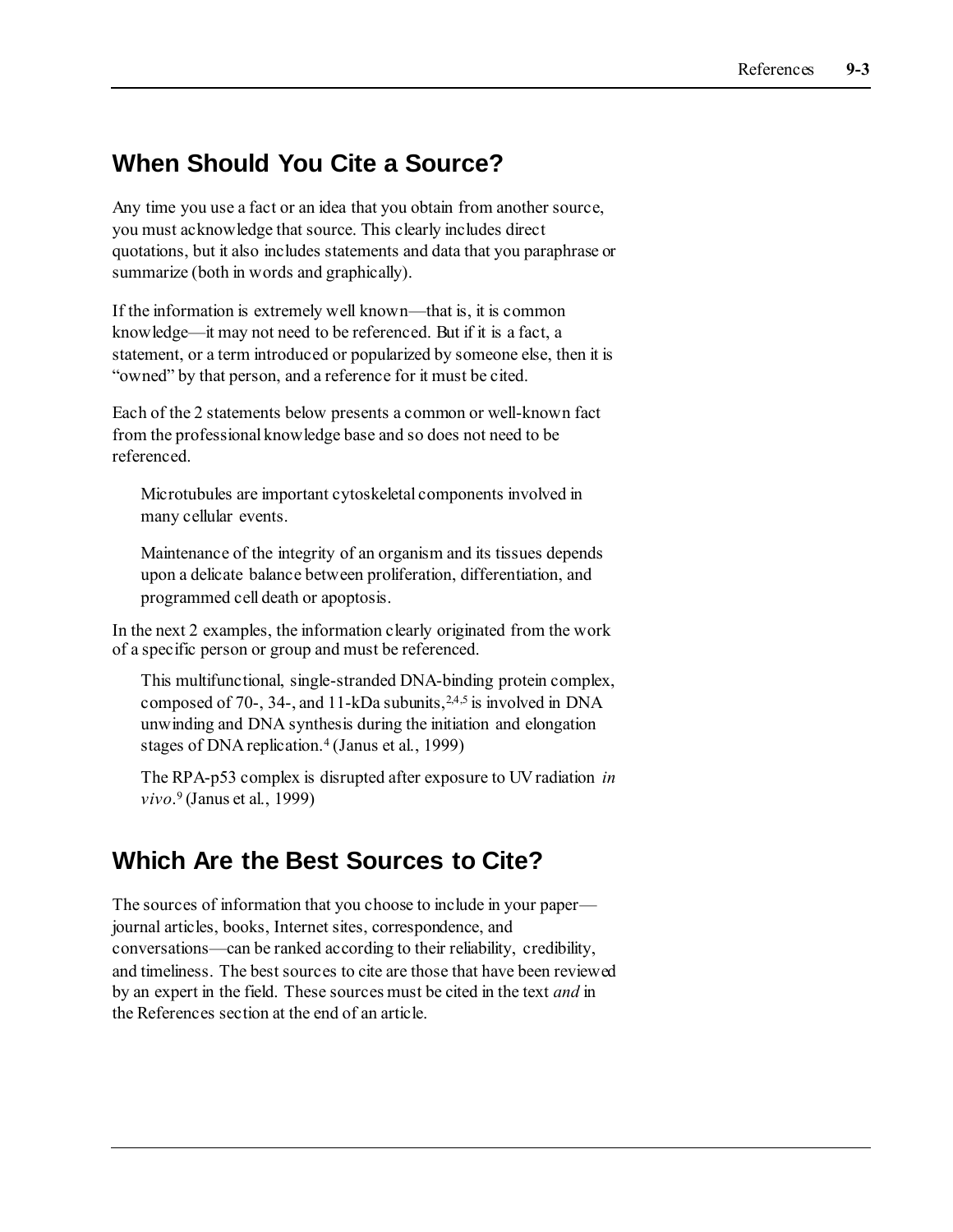Examples of such sources, beginning with the best to cite, include the following:

- Journal articles (original reports and reviews)
- "In press" articles (accepted but not yet published) (Whenever possible, update "in press" references before submitting your article.)
- Books, book chapters, and monographs
- Conference proceedings and meeting abstracts
- **Dissertations**
- Internet sites of government agencies, such as the site for the National Cancer Institute

Sources that are less reliable are those that have not undergone expert review. Such sources must be mentioned in parentheses in the text but are not included in the References section. They include the following:

- "Submitted" articles (submitted but not yet accepted)
- Personal communications

(You must obtain written permission from your "personal communications" source. Some journals require you to submit this permission with your manuscript.)

• Unpublished results

#### **Tips for Selecting Your Sources**

Follow these tips when selecting your sources:

- Select first the most valid, the most important, the most available, and the most recent sources.
- For data directly relevant to your hypothesis, cite original research articles rather than abstracts or reviews of research articles.
- Cite review articles for background or less relevant information, broad ideas, and topics on which many papers have been published.
- Cite dissertations, meeting abstracts, personal communications, and unpublished data only if a full-length paper on the subject has not yet been published.
- Cite your own published papers whenever appropriate.
- Avoid obscure references or references that would be difficult for reviewers to find.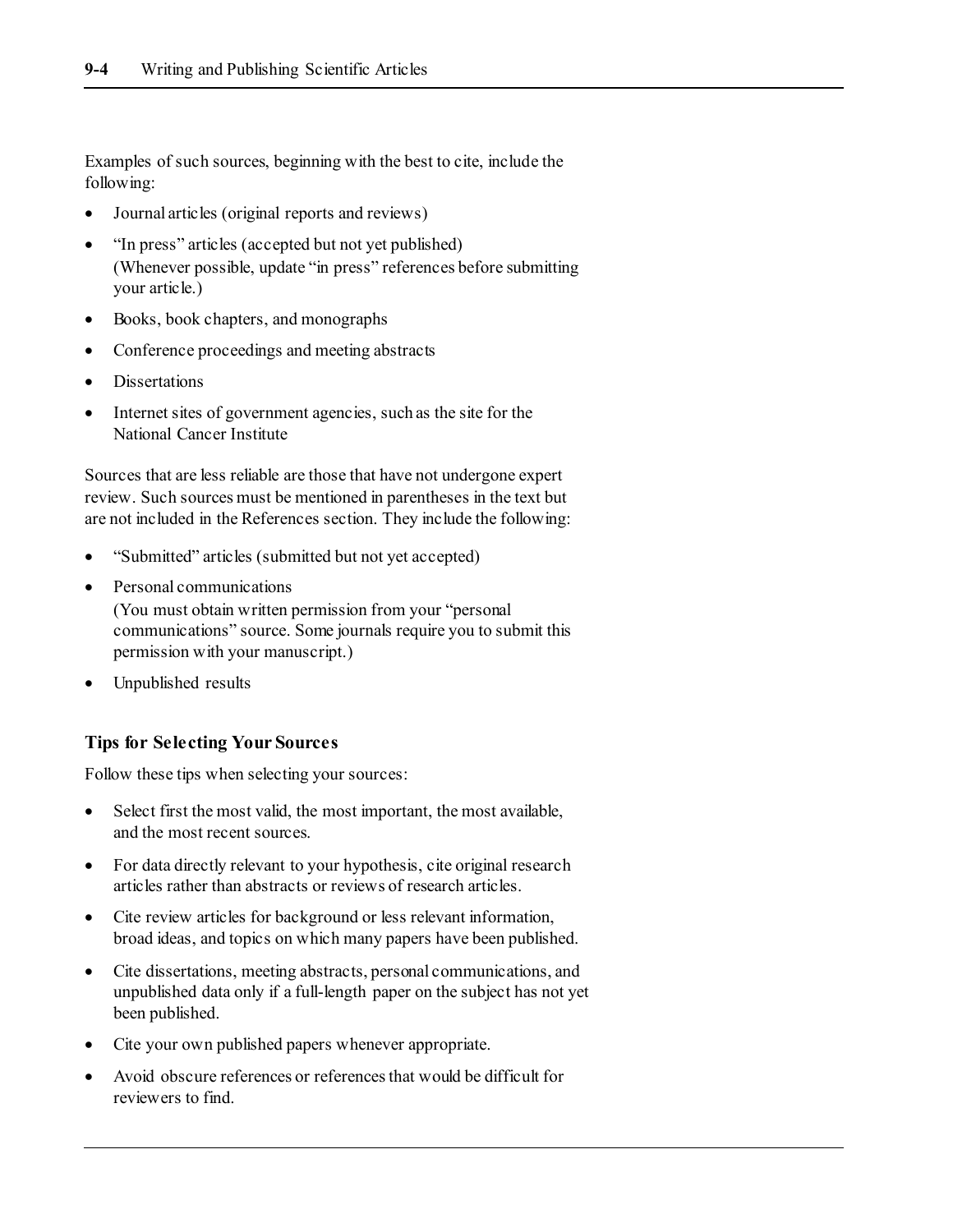### **Where Do Reference Citations Go?**

The placement of a reference citation in the text indicates exactly what is being credited and to whom. For this reason, it is very important that reference citations be inserted in the correct place.

There are 2 general guidelines:

1. When a string of sentences pertains to the same study, place the reference citation at the end of the first sentence in that string. If the string of sentences is long, consider placing the reference citation after the last sentence as well.

> Another study found that the intron 3 and intron 6 M alleles exerted a functional effect.<sup>1</sup> As the copy number of the M allele in introns 3 and 6 increased, the apoptotic index decreased. In addition, cell lines with at least one variant allele at all three polymorphic sites had a statistically significantly lower DNA repair capacity than did cell lines with all wild-type alleles.<sup>1</sup> Other studies reported…. (Wu et al., 2002)

*"Failure to cite the work of others can give rise to more than just hard feelings. Citations are part of the reward system of science. They are connected to funding decisions and to the future careers of researchers. More generally, the misallocation of credit undermines the incentive system of science."* 

—National Academy of Sciences

2. When the author's name is included in the text, place a citation immediately after the name instead of at the end of the sentence.

> Conor et al.<sup>1</sup> found a statistically significant difference in the distribution of the intron 6 polymorphism between healthy control subjects and patients with ovarian cancer. (Wu et al., 2002)